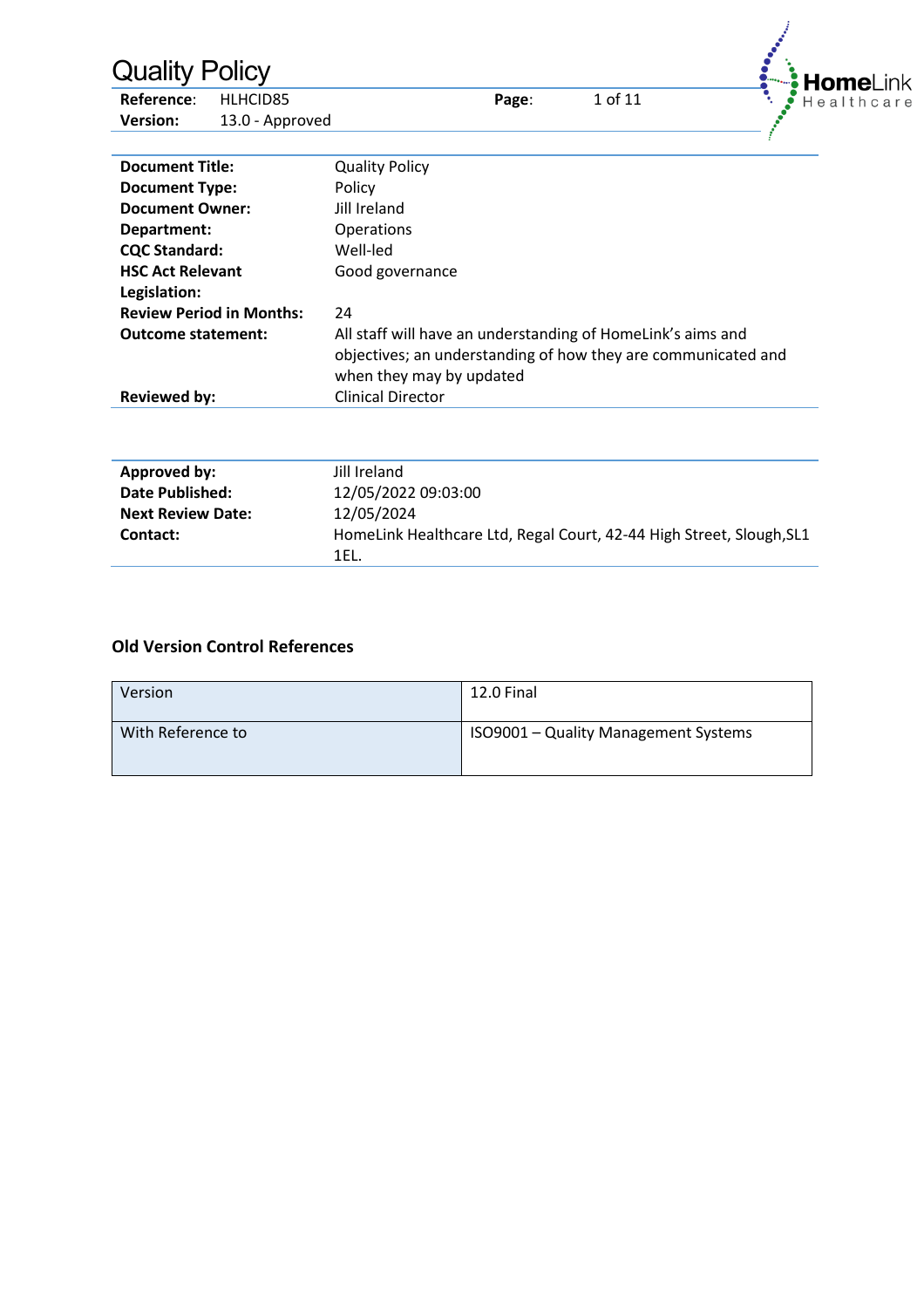| Type:                         | Policy       | Reference:      | HLHCID85        |
|-------------------------------|--------------|-----------------|-----------------|
| <b>Department:</b> Operations |              | <b>Version:</b> | 13.0 - Approved |
| Owner:                        | Jill Ireland | Page:           | 2 of 11         |



### **INTRODUCTION**

"HomeLink Healthcare believes that everyone should have the choice to be treated at home instead of in hospital."

We enable this with our safe, high quality and caring service, supported by technology and our skilled staff, delivering care at the right time in the right place.

HomeLink Healthcare's aim is to be recognised for a commitment to providing high quality multidisciplinary care in the patients' usual place of residence. Our services are designed, monitored, managed and delivered to meet the Care Quality Commission's (CQC) Fundamental Standards of Quality and Safety. We deliver services that are safe, effective, well-led, caring and responsive.

The Quality Policy covers generic aspects of quality management and assurance. More detailed subject matter are provided in the relevant policies and standard operating procedures (SOPs). These describe how HomeLink plans, delivers, monitors and continually improves the provision of quality services to its patients and customers. HomeLink aims to meet and exceed each customer's level of satisfaction by making continuous improvement a focus and output for all team and senior leaders meetings.

### **AIMS AND OBJECTIVES**

Our aims are to provide holistic multidisciplinary clinical care community based / out of hospital care which safeguards and promote the health, welfare and quality of life.

Our objectives are to provide services which:

- Are safe, effective, holistic and person centered
- Are reliable, dependable and responsive
- Are evidence and outcome driven
- Are compassionate, demonstrating courtesy, dignity and respect
- Meet the assessed needs of service users
- Maintain service users' self esteem
- Recognises the individuality and diversity of each service user
- Maximize independence
- Offers choice and enable service users to make decisions about how the care is provided
- Deliver seamless integrated care with existing community service providers
- Ensures safe transfer into the community from hospital based care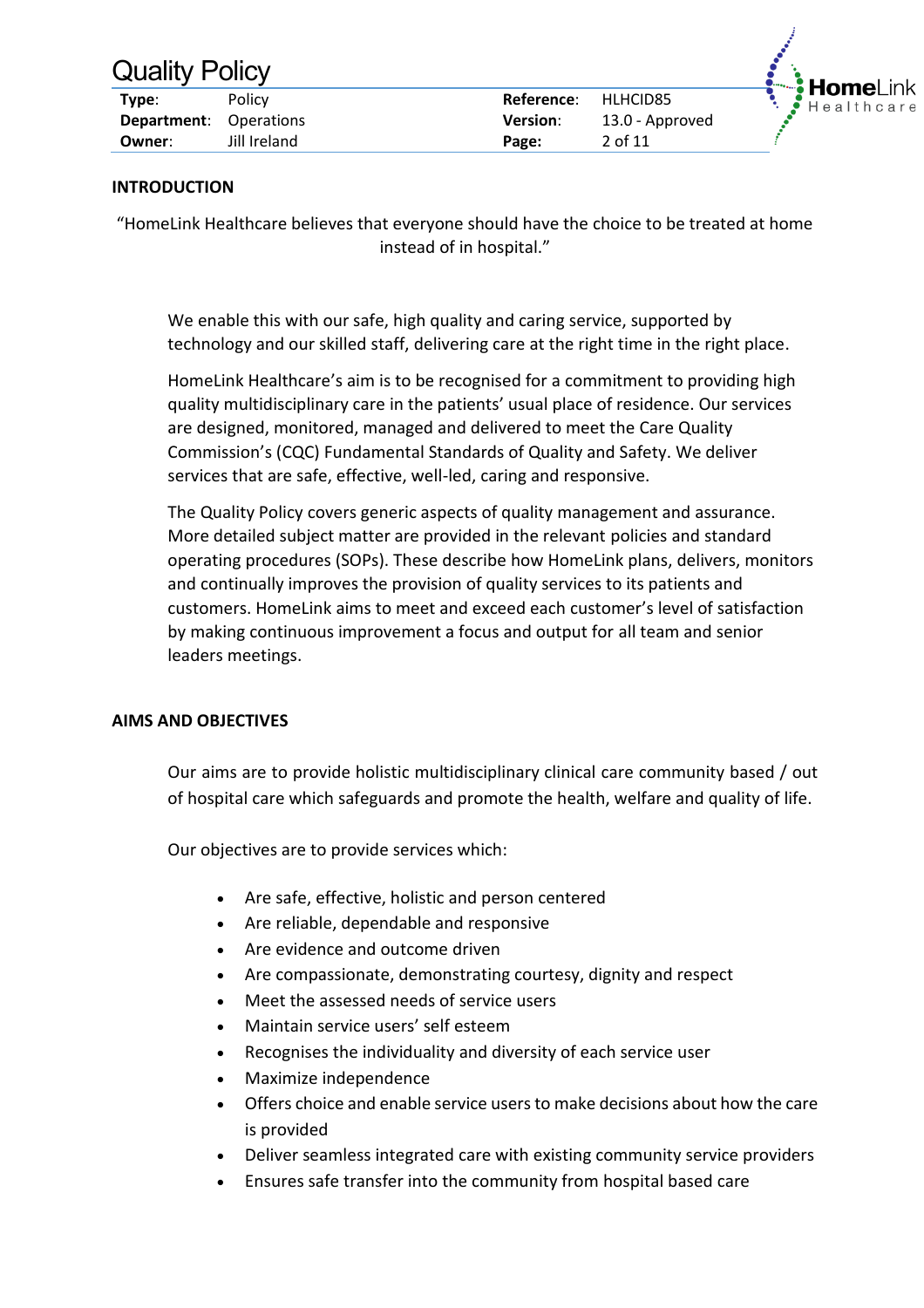| <b>Quality Policy</b>         |              |                 |                 |
|-------------------------------|--------------|-----------------|-----------------|
| Type:                         | Policy       | Reference:      | HLHCID85        |
| <b>Department:</b> Operations |              | <b>Version:</b> | 13.0 - Approved |
| Owner:                        | Jill Ireland | Page:           | 3 of 11         |
|                               |              |                 |                 |

• Prevents unnecessary admissions to hospital, by caring for patients at home / in community settings when it is safe and clinically effective to do so

Home Healthcare

• Ensure that confidentiality is protected at all times, in accordance with best practice and Information Governance (IG) standards and regulations

To measure performance and achievement against these objectives HomeLink use Key Performance Indicators (KPIs) which are outlined below. Each objective has one or more KPIs which are used to demonstrate performance these are outlined in Appendix A.



HomeLink achieves the aims and objectives of the service through:

- Quality Management System (QMS) and Risk Management which enables clinical care to continuously monitored, evaluated and developed
- Employing competent, appropriately trained and qualified clinical and managerial staff
- The recruitment, training, development and retention of staff at all levels in a manner that ensures they are competent to perform their assigned tasks
- Robust policies and procedures in line with relevant legislation and mandatory requirements
- Monitoring performance and patient outcomes using our systems and software.
- Providing accessible and up-to-date information for prospective and existing service users and their representatives
- Being flexible in delivering services to meet the changing needs of those who use our services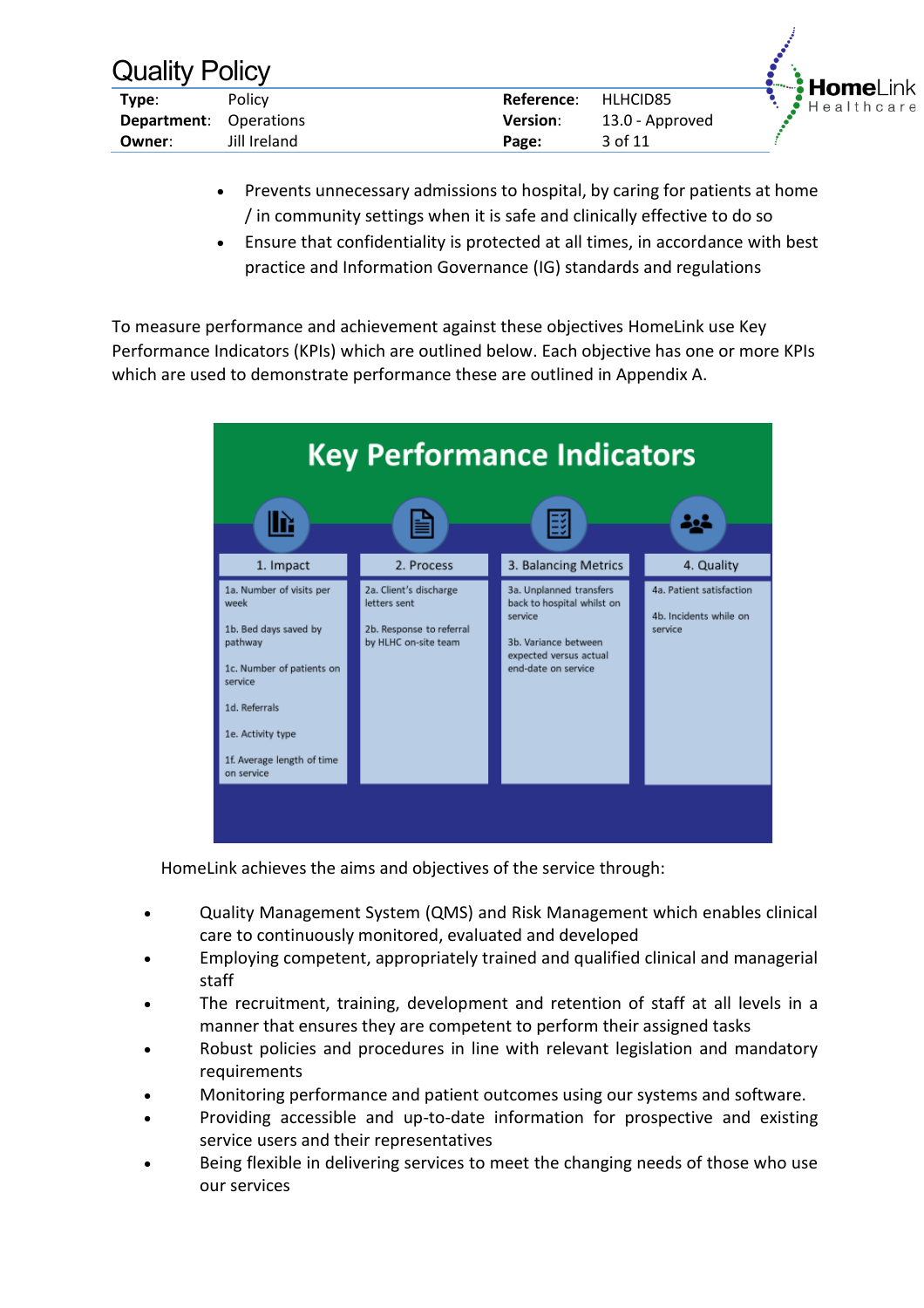| Type:                         | <b>Policy</b> | Reference:      | HLHCID85        |
|-------------------------------|---------------|-----------------|-----------------|
| <b>Department:</b> Operations |               | <b>Version:</b> | 13.0 - Approved |
| Owner:                        | Jill Ireland  | Page:           | 4 of 11         |



- Avoiding dependence by encouraging and supporting service users to participate as much as possible in their own care
- Listening to comments and suggestions by service users and their representatives to develop and improve services
- Comply with all relevant legislation and clinical best practice
- Abide by the General Data Protection Regulation (GDPR) act 2018, and the rights the patient has under this act.

### **INTERESTED PARTIES**

Our patients are at the centre of everything that we do. To provide our services we have a number of interested parties which are articulated below.

| <b>Clients/Customers</b>                                                                                                                                                                                                                                                                                                                                                                                                                                                                                           | <b>Employees</b>                                                                                                                                                                                                                                                                                                                                                                                                                   | <b>Regulator/Standards</b>                                                                                                                                                                                                                                                                                                                                                                                                                                                          |
|--------------------------------------------------------------------------------------------------------------------------------------------------------------------------------------------------------------------------------------------------------------------------------------------------------------------------------------------------------------------------------------------------------------------------------------------------------------------------------------------------------------------|------------------------------------------------------------------------------------------------------------------------------------------------------------------------------------------------------------------------------------------------------------------------------------------------------------------------------------------------------------------------------------------------------------------------------------|-------------------------------------------------------------------------------------------------------------------------------------------------------------------------------------------------------------------------------------------------------------------------------------------------------------------------------------------------------------------------------------------------------------------------------------------------------------------------------------|
| NHS Hospitals: Reduce delayed transfer of<br>care & improve patient experience<br><b>NHS Community Trusts: Work toincrease</b><br>the capacity and breadth of services<br><b>Healthcare Commissioners &amp; Integrated</b><br>Care Systems: Accelerate new models of<br>care by creating capacity in the local system<br>by providing clinical care in the home for<br>patients with complex needs<br>Private Medical Insurers: Gain market<br>advantage and raise customer satisfaction<br>from insured customers | Training: Provide appropriate induction,<br>training, appraisals and support<br>Equipment: Supplied with equipment and<br>products to complete role safely<br>Communication: Have methodologies for<br>effective two way communication with<br>managers and leaders<br>Reward: Be fairly rewarded in a timely manner<br>for work completed<br>Health & Safety. To have policies and<br>procedures to keep individuals safe at work | CQC: Fundamental standards of quality &<br>safety<br>NMC: Set standards of education, training,<br>conduct and performance for nurses<br><b>HCPC:</b> Set standards of education, training,<br>conduct and performance for<br>physiotherapists and occupational therapists<br>Legal obligations: e.g. Data Protection Act<br><b>Cyber Essentials Plus Meet set</b><br>requirements for Information Technology<br>and Cyber Security.<br>Data Security and Protection (DSP Toolkit): |
| Third party organisations                                                                                                                                                                                                                                                                                                                                                                                                                                                                                          | <b>Patients</b><br>supported by<br>HomeLink<br>ealthcare                                                                                                                                                                                                                                                                                                                                                                           | Demonstrate compliance with the<br>Department of Health and Social Care's data<br>security and information governance<br>requirements.                                                                                                                                                                                                                                                                                                                                              |
| Onward referral organisations: e.g.<br>Community NHS Trusts, social services.<br>Ensure that the referring organisation                                                                                                                                                                                                                                                                                                                                                                                            |                                                                                                                                                                                                                                                                                                                                                                                                                                    | <b>External Auditors</b><br>ISO9001: Ensure that the organisation                                                                                                                                                                                                                                                                                                                                                                                                                   |
| completes this in a quality manner to ensure<br>a safe transfer of care and continuity of<br>required services.                                                                                                                                                                                                                                                                                                                                                                                                    | <b>Procurement Frameworks</b><br>Framework: Ensure that the organisation<br>meets/and continue to meets the required                                                                                                                                                                                                                                                                                                               | maintains its standards to any associated ISO<br>standards and provides certification if this is<br>demonstrated.<br>Cyber Essentials Plus: Ensure that the                                                                                                                                                                                                                                                                                                                         |
|                                                                                                                                                                                                                                                                                                                                                                                                                                                                                                                    | standards to join/remain on the<br>framework.                                                                                                                                                                                                                                                                                                                                                                                      | organisation continues to meet the required<br>standards.                                                                                                                                                                                                                                                                                                                                                                                                                           |

### **COMMUNICATION OF THE QUALITY POLICY & OBJECTIVES**

The Quality Policy is published on HomeLink's Sharepoint site which all employees have access to. It is referenced during on-boarding of staff members through the Employee's Handbook and induction checklist; this ensures that everyone understands the organisation's aims and objectives.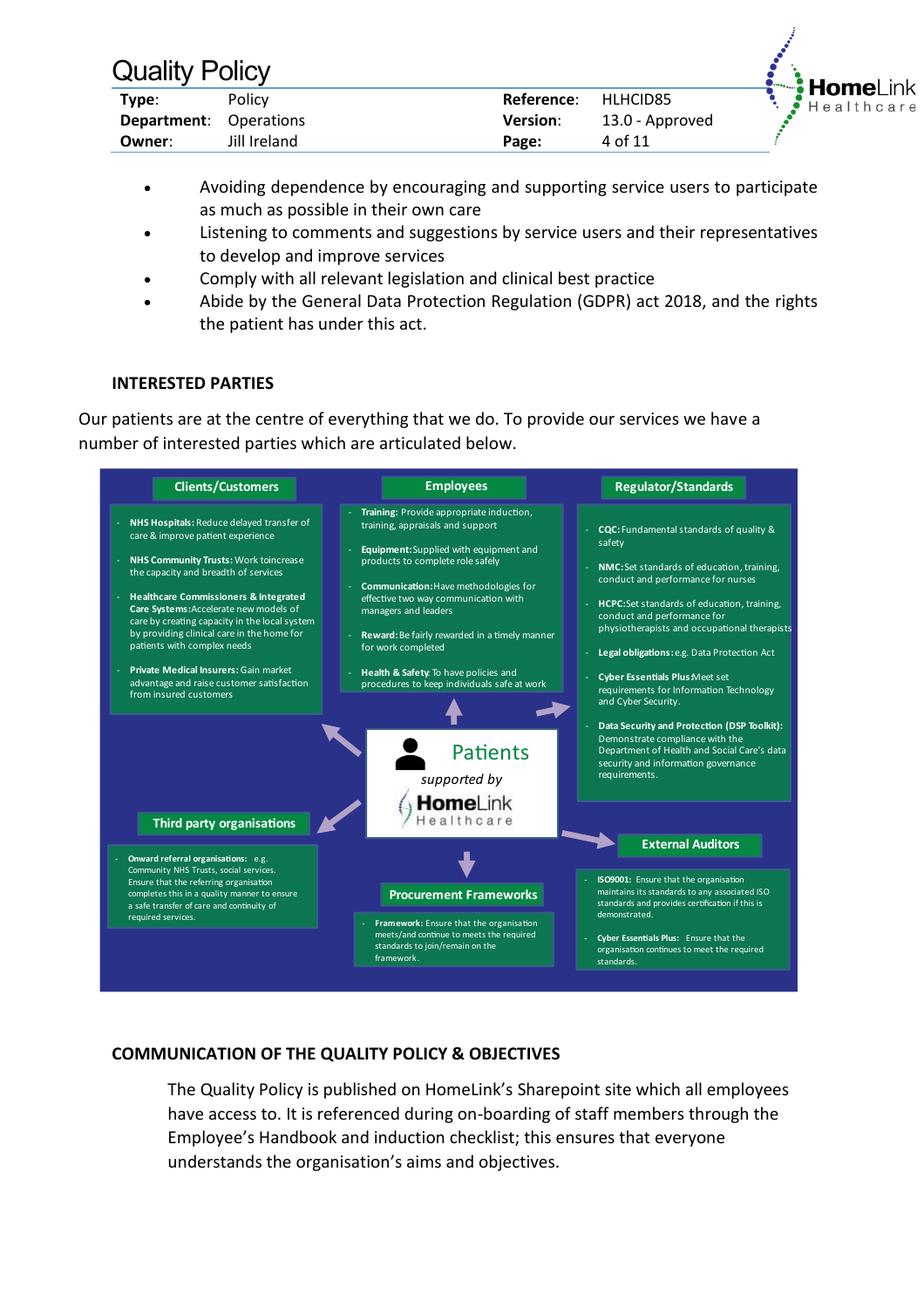| <b>Quality Policy</b>         |              |                 |                 |  |
|-------------------------------|--------------|-----------------|-----------------|--|
| Type:                         | Policy       | Reference:      | HLHCID85        |  |
| <b>Department:</b> Operations |              | <b>Version:</b> | 13.0 - Approved |  |
| Owner:                        | Jill Ireland | Page:           | 5 of 11         |  |



In addition, HomeLink publish their Quality Policy on their website so that all interested parties, such as their patients have access.

### **ISO9001: QUALITY MANAGEMENT SYSTEMS**

HomeLink has aligned its Quality Management System to that outlined in the international quality management standard ISO9001. The organisation is committed to ensuring compliance to this international standard and to continually improving the effectiveness of the quality management system.

The whole of the standard is applicable to the organisation.

HomeLink often works in close partnership with organisations such as NHS Trusts. As such, there is recognition of HomeLink and the partner organisations separate governance structures. It is therefore outlined that HomeLink's Quality Management System (QMS) only relates to the systems and processes that it is responsible for and does not carry over to the partner organisations QMS.

### **Organisational roles and responsibilities are listed in Appendix B**

### **SETTING & REVIEWING QUALITY OBJECTIVES**

When HomeLink determines the need for change of its quality objectives, it shall implement a comprehensive review to ensure there is a full understanding of any required change to its quality management system; including resource, responsibilities, risks and opportunities. The new objectives shall be effectively communicated to all employees; so that they have an understanding of their responsibilities as part of this change.

### **Management Review Meetings**

The HomeLink Management Team ( Senior Leadership Team) meetings are held on a fortnightly basis. Biannually these meetings are designated to complete full Management Reviews against the ISO9001 standard. These are planned to be completed in the May and November meetings.

The management review meeting will take into consideration requirements of standard (9.3.2) including:

a) the status of actions from previous management reviews;

b) changes in external and internal issues that are relevant to the quality management system; c) information on the performance and effectiveness of the quality management system, including trends in:

- 1) customer satisfaction and feedback from relevant interested parties;
- 2) the extent to which quality objectives have been met;
- 3) process performance and conformity of products and services;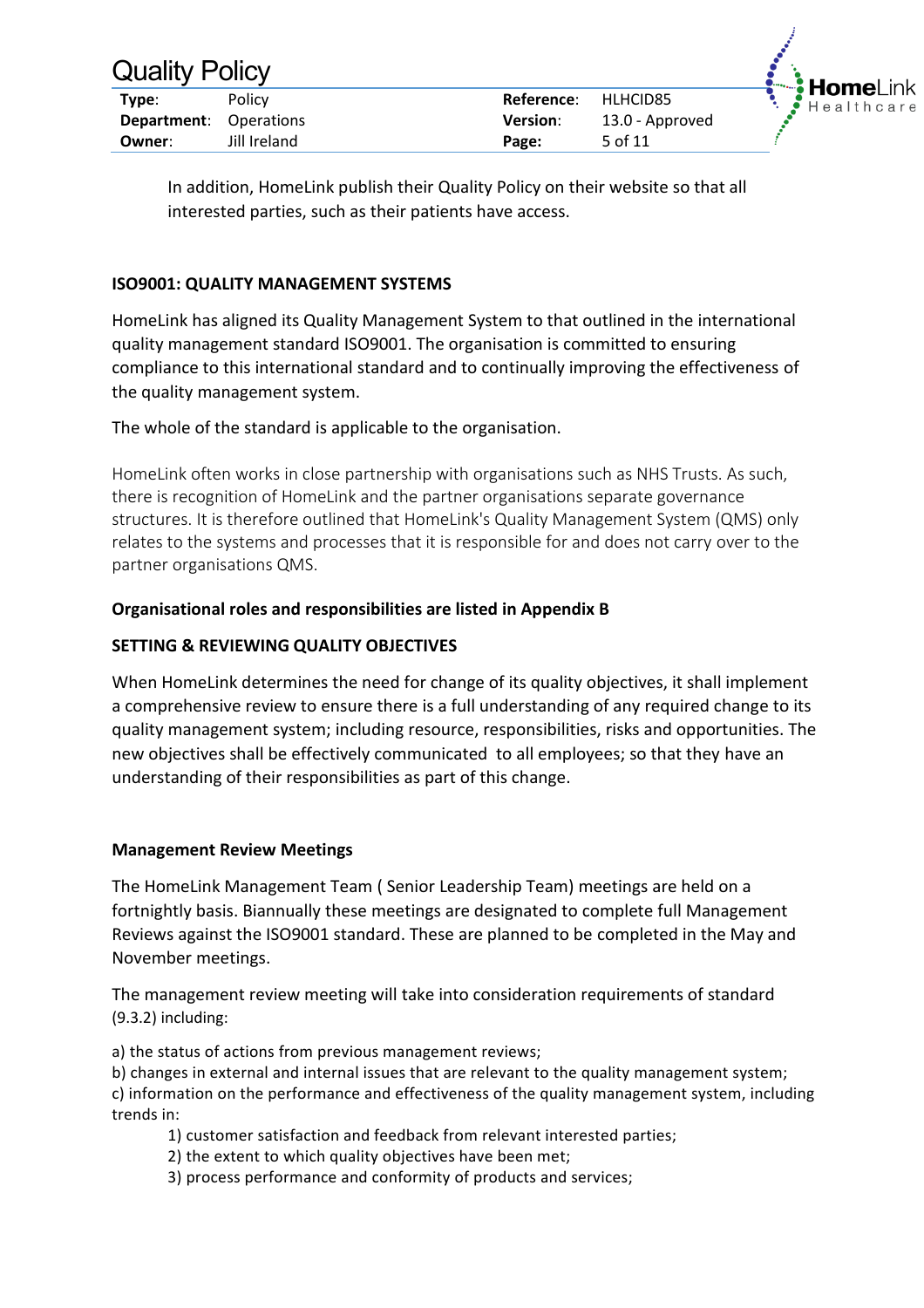| Type:                         | Policy       | Reference:      | HLHCID85        |
|-------------------------------|--------------|-----------------|-----------------|
| <b>Department:</b> Operations |              | <b>Version:</b> | 13.0 - Approved |
| Owner:                        | Jill Ireland | Page:           | 6 of 11         |



4) nonconformities and corrective actions;

5) monitoring and measurement results;

6) audit results; (this includes reviewing the results of both the internal & external auditing against the ISO9001 standard)

7) the performance of external providers;

d) the adequacy of resources;

e) the effectiveness of actions taken to address risks and opportunities (as per standard 6.1);

f) opportunities for improvement.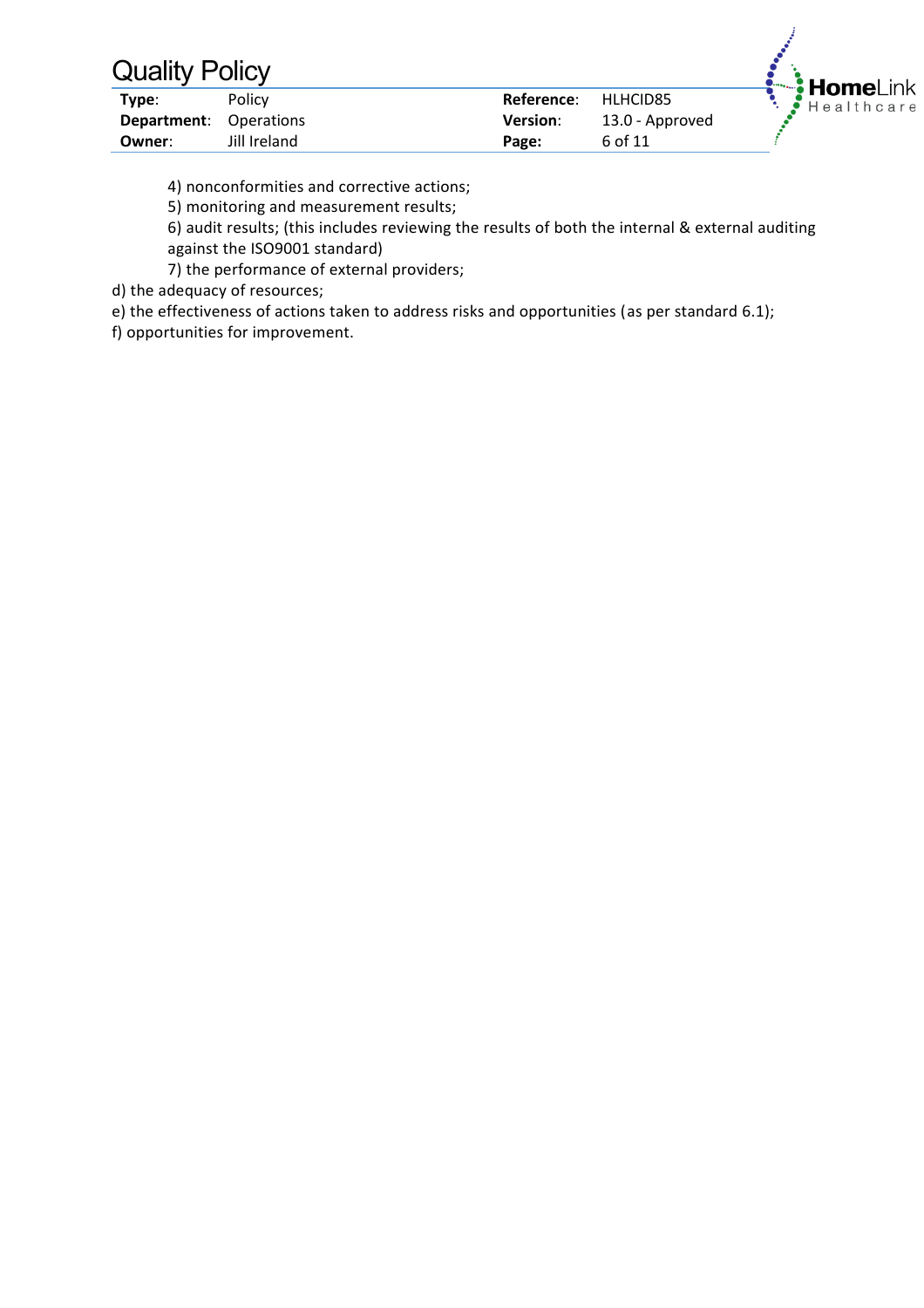| Type:                         | <b>Policy</b> | Reference:      | HLHCID85        |
|-------------------------------|---------------|-----------------|-----------------|
| <b>Department:</b> Operations |               | <b>Version:</b> | 13.0 - Approved |
| Owner:                        | Jill Ireland  | Page:           | 7 of 11         |



# **Appendix A: Objectives mapped to KPIs**

| <b>Objectives</b>                                                                                                                                                  | <b>KPIs</b>                           |
|--------------------------------------------------------------------------------------------------------------------------------------------------------------------|---------------------------------------|
| Are safe, effective, holistic and person centered                                                                                                                  | 1a/1b/1c/1d/2a/<br>2b/3a/3b/4a/<br>4b |
| Are reliable, dependable and responsive                                                                                                                            | 1a/2a/2b/3b/4a                        |
| Are evidence and outcome driven                                                                                                                                    | 3a/4a/4b                              |
| Are compassionate, demonstrating courtesy, dignity and respect                                                                                                     | 2b/4a                                 |
| Meet the assessed needs of service users                                                                                                                           | 1a/1e/2b/3a/3b/<br>4a                 |
| Maintain service users' self esteem                                                                                                                                | 4a                                    |
| Recognises the individuality and diversity of each service user                                                                                                    | 1e/4a                                 |
| Maximize independence                                                                                                                                              | 1b/ 1c/1d/1e                          |
| Offers choice and enable service users to make decisions about how the<br>care is provided                                                                         | 1c/1e                                 |
| Deliver seamless integrated care with existing community service<br>$\bullet$<br>providers                                                                         | 3b/4a                                 |
| Ensures safe transfer into the community from hospital based care                                                                                                  | 3b                                    |
| Prevents unnecessary admissions to hospital, by caring for patients at<br>home / in community settings when it is safe and clinically effective to do<br><b>SO</b> | 1b/3a/3b                              |
| Ensure that confidentiality is protected at all times, in accordance with<br>best practice and Information Governance (IG) standards and regulations               | 4b                                    |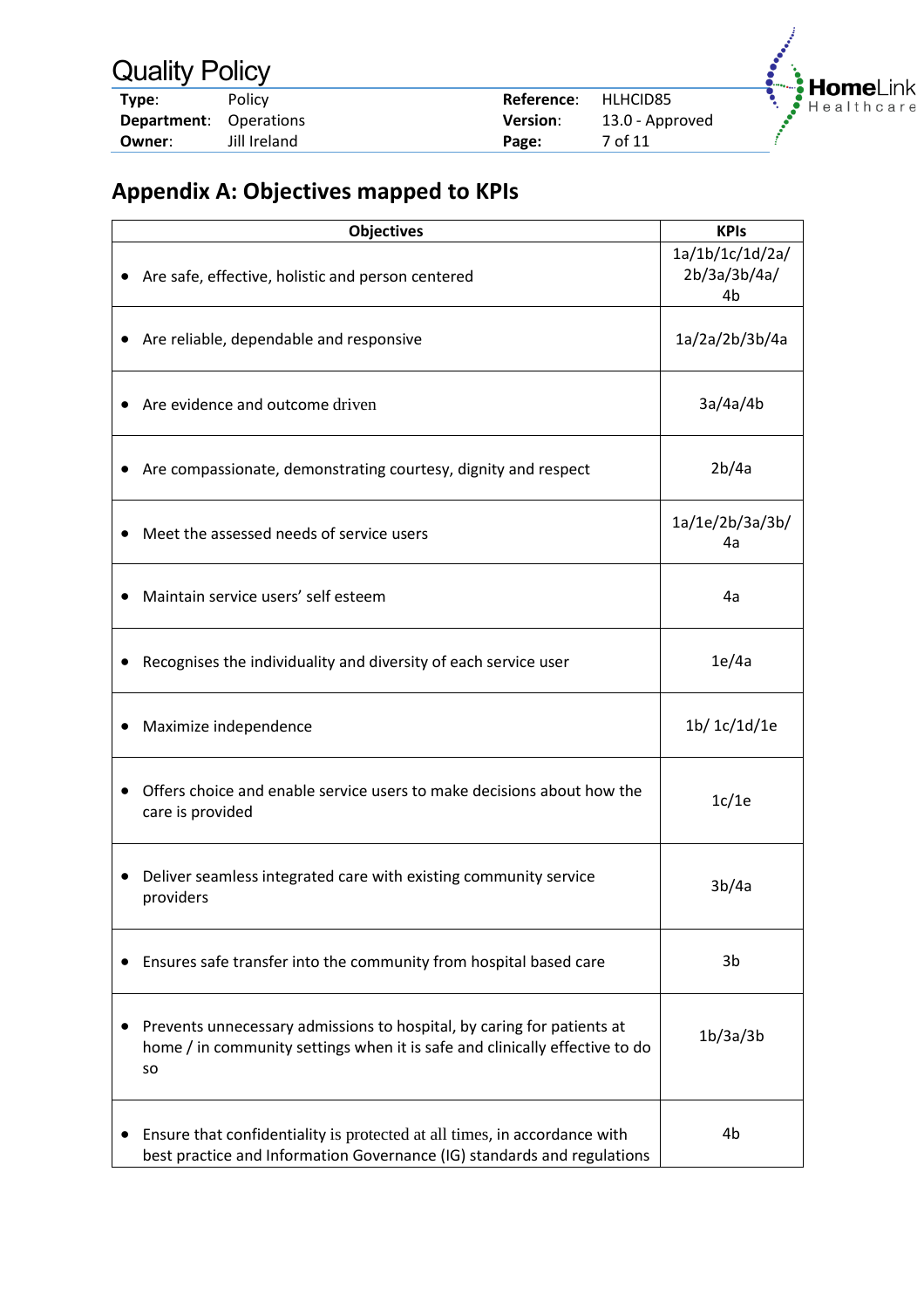| <b>Quality Policy</b> |                   |                 |                 |          |
|-----------------------|-------------------|-----------------|-----------------|----------|
| Type:                 | Policy            | Reference:      | HLHCID85        | HomeLink |
| Department:           | <b>Operations</b> | <b>Version:</b> | 13.0 - Approved |          |
| Owner:                | Jill Ireland      | Page:           | 8 of 11         |          |

## **Appendix B Roles and Responsibilities**

**CEO and Clinical Director**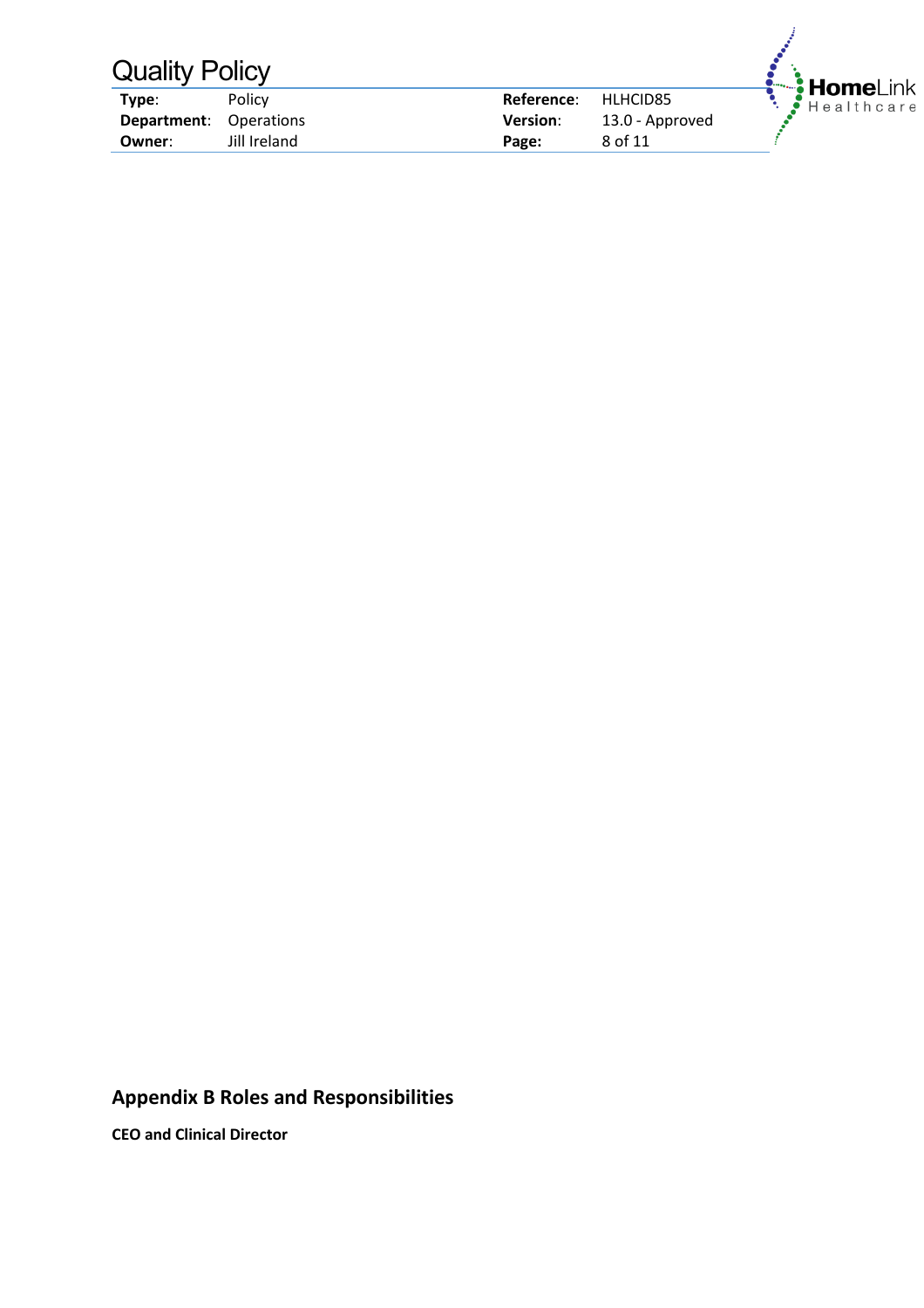| Type:                         | <b>Policy</b> | Reference:      | HLHCID85        |
|-------------------------------|---------------|-----------------|-----------------|
| <b>Department:</b> Operations |               | <b>Version:</b> | 13.0 - Approved |
| Owner:                        | Jill Ireland  | Page:           | 9 of 11         |



Overall responsibility for leading and managing an accountable, high-performing Senior Leadership Team to deliver exceptional, effective operational performance and clinical care.

The CQC nominated individual (NI) with responsibility to ensure the standards are met and regulatory compliance achieved.

Executive lead for Safeguarding, Infection Control, patient experience and Caldicott Guardian and ISO9001

### **Chief Finance Officer**

Responsible for the commercial strategy to drive business growth and market share. Overall accountability for financial services, budgeting, budget monitoring, final accounts including statutory returns.

### **Chief Operating Officer**

Responsible for the effective development and operational delivery of services. Supporting the delivery of high-quality services to patients and their families/carers. Accountable for Health and Safety, Risk, and Business Continuity.

### **Chief Commercial Officer**

Lead the business through its accelerating growth and business expansion, developing and implementing both short-term and longer-term business & commercial development plans, marketing and sales strategies, to drive the business forward and be able to move quickly to adapt those strategies as appropriate. They will readily identify and support the vision and values of the company and be able to promote the vision and values of the company to potential purchasers of services.

### **Chief Information Officer**

Accountable and responsible for information governance across HLHC, ensuring compliance with statutory information governance responsibilities.

Ensure the company meets its legal obligations surrounding Data Protection and Data Retention and regulatory compliance such as the Care Quality Commission and the Information Commissioners Office.

Senior Information Risk Officer (SIRO) and Data Protection Officer (DPO) for the organisation and lead for SAR (Subject Access Requests)

### **Head of Services and Clinical Development**

Provides overall leadership and support for ongoing and new business ensuring robust and innovative clinical services. Responsible for ensuring the delivery of safe and effective care to our clients and a competent and skilled workforce.

**Head of Therapies**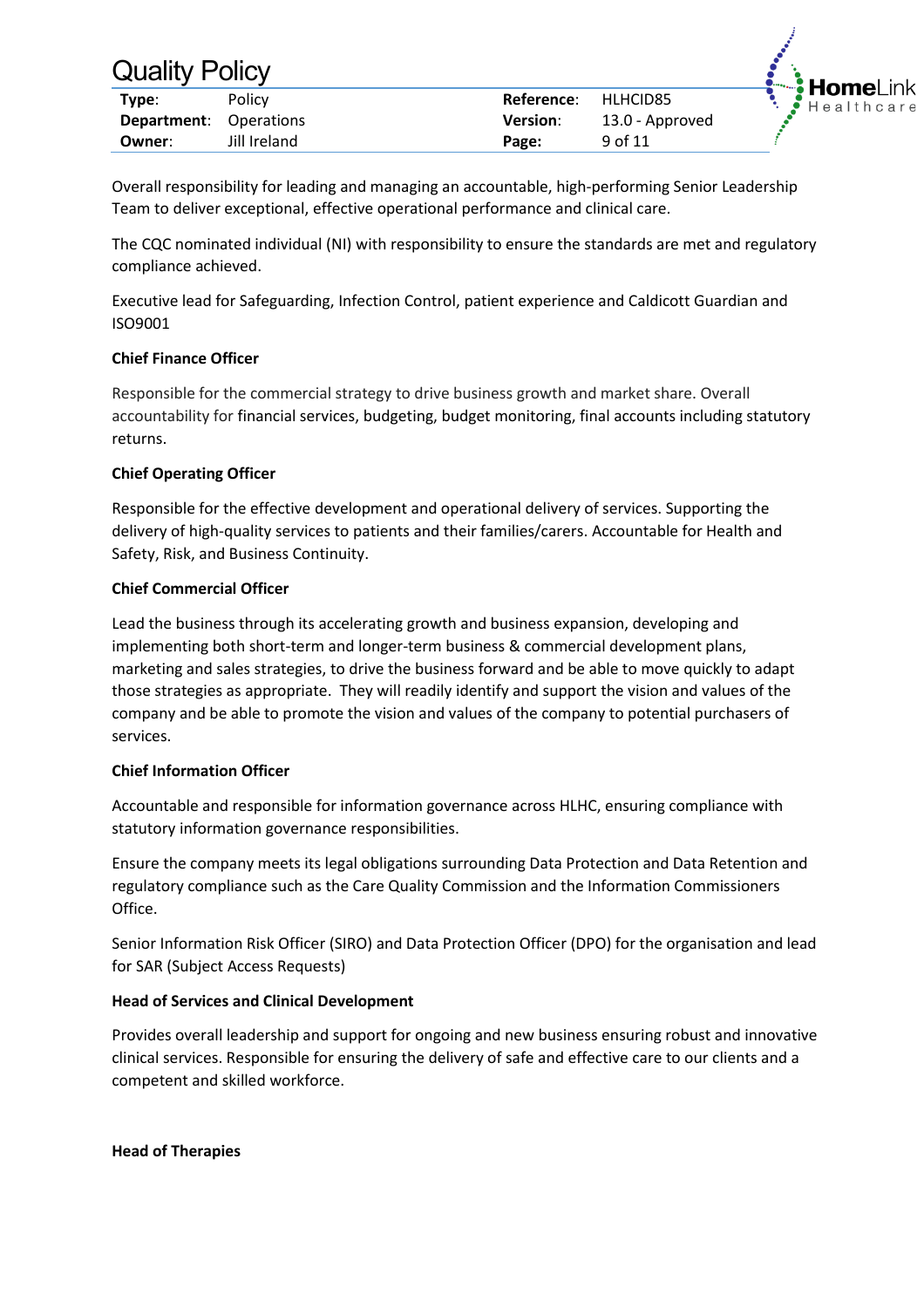| Type:                         | <b>Policy</b> | Reference:      | HLHCID85        |
|-------------------------------|---------------|-----------------|-----------------|
| <b>Department:</b> Operations |               | <b>Version:</b> | 13.0 - Approved |
| Owner:                        | Jill Ireland  | Page:           | 10 of 11        |



Provides leadership and support for ongoing and new therapy and rehabilitation services and business development ensuring robust and innovative clinical services.

Clinically and professionally lead all the AHPs and rehab support workers. Provide specialist clinical advice ensuring the perspective of Allied Health Professions is considered and profiled within services.

Head of Therapies is also Nominated CQC Registered Manager for the Organisation

### **Head of Business Development**

Lead for business development and growth for HomeLink Healthcare. Responsible for meeting new business targets, providing necessary management information.

#### **Regional Lead**

Provide leadership and support for nursing and Healthcare support workers for ongoing and new clinical teams within a region ensuring robust and innovative clinical services. Provides professional and managerial direction, expert advice and guidance to the clinical teams.

#### **Operations Manager**

Support the effective development and operational delivery of clinical services, contributing to the success of the overall corporate strategy. To ensure all clinical visits are scheduled safely and effectively, provide oversight for scheduling and data reconciliation.

Provide support to finance and accounts including cost split, expenses, monitor status of invoices from NHS and private contract, escalate when necessary. Manage supply of stock.

### **Marketing Manager**

Support the growth of the company by developing and implementing a marketing strategy which brings new opportunities to the sales pipeline and builds the brand of HomeLink Healthcare.

#### **Project manager**

Responsible for developing and mobilising new services

### **Clinical Services Facilitator**

Responsible for ensuring the smooth running of the office, acting as a first point of contact for all clients. Supporting finance director with invoicing and payroll. Responsible for liaising and coordinating with new employees. Maintaining resources to ensure the provision of safe services.

### **HR Support**

Responsible for liaising with recruitment agencies and prospective candidates to meet workforce requirements.

### **IT Support Technician**